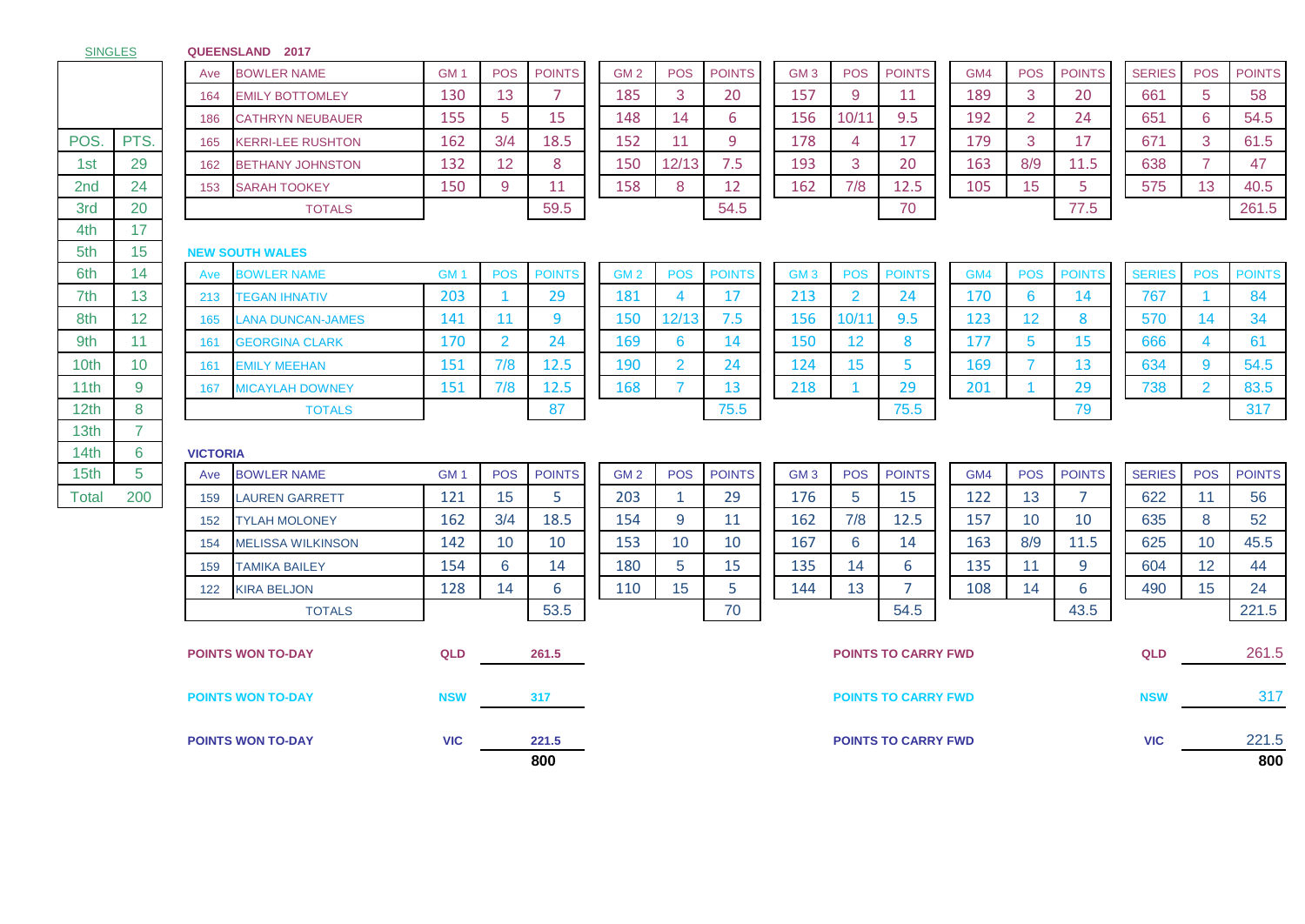|                 | <b>DOUBLES</b> |                 | <b>QUEENSLAND</b>             |                 |                |               |                          |                |               |                 |                                         |               |     |                |                                  |                        |                |               |
|-----------------|----------------|-----------------|-------------------------------|-----------------|----------------|---------------|--------------------------|----------------|---------------|-----------------|-----------------------------------------|---------------|-----|----------------|----------------------------------|------------------------|----------------|---------------|
| POS.            | PTS.           | Ave             | <b>BOWLER NAME</b>            | GM <sub>1</sub> | <b>POS</b>     | <b>POINTS</b> | GM <sub>2</sub>          | <b>POS</b>     | <b>POINTS</b> | GM <sub>3</sub> | <b>POS</b>                              | <b>POINTS</b> | GM4 | <b>POS</b>     | <b>POINTS</b>                    | <b>SERIES POSITION</b> |                | <b>POINTS</b> |
| 1st             | 50             | 164             | <b>EMILY BOTTOMLEY</b>        | 184             |                |               | 147                      |                |               | 172             |                                         |               | 236 |                |                                  | 739                    |                |               |
| 2 <sub>nd</sub> | 40             | 165             | <b>KERRI-LEE RUSHTON</b>      | 200             | 1              | 50            | 202                      | $\overline{2}$ | 40            | 148             | $\overline{4}$                          | 30            | 181 | -1             | 50                               | 731                    | $\overline{2}$ | 170           |
| 3rd             | 34             |                 | <b>TOTALS</b>                 | 384             |                |               | 349                      |                |               | 320             |                                         |               | 417 |                |                                  | 1470                   |                |               |
| 4th             | 30             |                 |                               |                 |                |               |                          |                |               |                 |                                         |               |     |                |                                  |                        |                |               |
| 5th             | 25             | 186             | <b>CATHRYN NEUBAUER</b>       | 159             |                |               | 163                      |                |               | 186             |                                         |               | 218 |                |                                  | 726                    |                |               |
| 6th             | 21             | 162             | <b>BETHANY JOHNSTON</b>       | 154             | 4              | 30            | 161                      | 3              | 34            | 159             | $\overline{2}$                          | 40            | 146 | 3              | 34                               | 620                    | 3              | 138           |
| Total           | 200            |                 | <b>TOTALS</b>                 | 313             |                |               | 324                      |                |               | 345             |                                         |               | 364 |                |                                  | 1346                   |                |               |
|                 |                |                 | <b>STATE TOTALS</b>           |                 |                | 80            |                          |                | 74            |                 |                                         | 70            |     |                | 84                               |                        |                | 308           |
|                 |                |                 |                               |                 |                |               |                          |                |               |                 |                                         |               |     |                |                                  |                        |                |               |
|                 | <b>DOUBLES</b> |                 | <b>NEW SOUTH WALES</b>        |                 |                |               |                          |                |               |                 |                                         |               |     |                |                                  |                        |                |               |
| POS.            | PTS.           | Ave             | <b>BOWLER NAME</b>            | GM <sub>1</sub> | <b>POS</b>     | <b>POINTS</b> | GM <sub>2</sub>          | <b>POS</b>     | <b>POINTS</b> | GM <sub>3</sub> | <b>POS</b>                              | <b>POINTS</b> | GM4 | <b>POS</b>     | <b>POINTS</b>                    | <b>SERIES</b>          | <b>POS</b>     | <b>POINTS</b> |
| 1st             | 50             | 213             | <b>TEGAN IHNATIV</b>          | 167             |                |               | 198                      |                |               | 171             |                                         |               | 201 |                |                                  | 737                    |                |               |
| 2 <sub>nd</sub> | 40             | 161             | <b>GEORGINA CLARK</b>         | 207             | $\overline{2}$ | 40            | 222                      | -1             | 50            | 177             | $\blacktriangleleft$                    | 50            | 172 | $\overline{2}$ | 40                               | 778                    | 1              | 180           |
| 3rd             | 34             |                 | <b>TOTALS</b>                 | 374             |                |               | 420                      |                |               | 348             |                                         |               | 373 |                |                                  | 1515                   |                |               |
| 4th             | 30             |                 |                               |                 |                |               |                          |                |               |                 |                                         |               |     |                |                                  |                        |                |               |
| 5th             | 25             | 161             | <b>EMILY MEEHAN</b>           | 197             |                |               | 152                      |                |               | 162             |                                         |               | 156 |                |                                  | 667                    |                |               |
| 6th             | 21             | 167             | <b>MICAYLAH DOWNEY</b>        | 149             | 3              | 34            | 151                      | 4              | 30            | 178             | 3                                       | 34            | 156 | 5              | 25                               | 634                    | 4              | 123           |
| <b>Total</b>    | 200            |                 | <b>TOTALS</b>                 | 346             |                |               | 303                      |                |               | 340             |                                         |               | 312 |                |                                  | 1301                   |                |               |
|                 |                |                 | <b>STATE TOTALS</b>           |                 |                | 74            |                          |                | 80            |                 |                                         | 84            |     |                | 65                               |                        |                | 303           |
|                 |                |                 |                               |                 |                |               |                          |                |               |                 |                                         |               |     |                |                                  |                        |                |               |
|                 | <b>DOUBLES</b> | <b>VICTORIA</b> |                               |                 |                |               |                          |                |               |                 |                                         |               |     |                |                                  |                        |                |               |
| POS.            | PTS.           | Ave             | <b>BOWLER NAME</b>            | GM <sub>1</sub> | <b>POS</b>     | <b>POINTS</b> | GM <sub>2</sub>          | <b>POS</b>     | <b>POINTS</b> | GM <sub>3</sub> | <b>POS</b>                              | <b>POINTS</b> | GM4 | <b>POS</b>     | <b>POINTS</b>                    | <b>SERIES</b>          | <b>POS</b>     | <b>POINTS</b> |
| 1st             | 50             | 159             | <b>LAUREN GARRATT</b>         | 139             |                |               | 147                      |                |               | 136             |                                         |               | 144 |                |                                  | 566                    |                |               |
| 2 <sub>nd</sub> | 40             | 159             | <b>TAMIKA BAILEY</b>          | 170             | 5              | 25            | 136                      | 6              | 21            | 146             | $\boldsymbol{6}$                        | 21            | 118 | 6              | 21                               | 570                    | 6              | 88            |
| 3rd             | 34             |                 | <b>TOTALS</b>                 | 309             |                |               | 283                      |                |               | 282             |                                         |               | 262 |                |                                  | 1136                   |                |               |
| 4th             | 30             |                 |                               |                 |                |               |                          |                |               |                 |                                         |               |     |                |                                  |                        |                |               |
| 5th             | 25             | 152             | <b>TYLAH MOLONEY</b>          | 159             |                |               | 156                      |                |               | 157             |                                         |               | 152 |                |                                  | 624                    |                |               |
| 6th             | 21             | 154             | <b>MELISSA WILKINSON</b>      | 137             | 6              | 21            | 137                      | 5              | 25            | 157             | $\overline{5}$                          | 25            | 165 | 4              | 30                               | 596                    | 5              | 101           |
| Total           | 200            |                 | <b>TOTALS</b>                 | 296             |                |               | 293                      |                |               | 314             |                                         |               | 317 |                |                                  | 1220                   |                |               |
|                 |                |                 | <b>STATE TOTALS</b>           |                 |                | 46            |                          |                | 46            |                 |                                         | 46            |     |                | 51                               |                        |                | 189           |
|                 |                |                 |                               |                 |                |               |                          |                |               |                 |                                         |               |     |                |                                  |                        |                |               |
|                 |                |                 | <b>POINTS BROUGHT FORWARD</b> | <b>QLD</b>      | 261.5          |               | <b>POINTS WON TO-DAY</b> |                |               | QLD             | 308                                     |               |     |                | <b>TOTAL POINTS TO CARRY FWD</b> |                        | QLD            | 569.5         |
|                 |                |                 | <b>POINTS BROUGHT FORWARD</b> | <b>NSW</b>      | 317            |               | <b>POINTS WON TO-DAY</b> |                |               | <b>NSW</b>      | 303<br><b>TOTAL POINTS TO CARRY FWD</b> |               |     |                |                                  |                        | <b>NSW</b>     | 620           |
|                 |                |                 | <b>POINTS BROUGHT FORWARD</b> | <b>VIC</b>      | 221.5          |               | <b>POINTS WON TO-DAY</b> |                |               | <b>VIC</b>      | 189                                     |               |     |                | <b>TOTAL POINTS TO CARRY FWD</b> |                        | <b>VIC</b>     | 410.5         |
|                 |                |                 |                               |                 | 800            |               |                          |                |               |                 | 800                                     |               |     |                |                                  |                        |                | 1600          |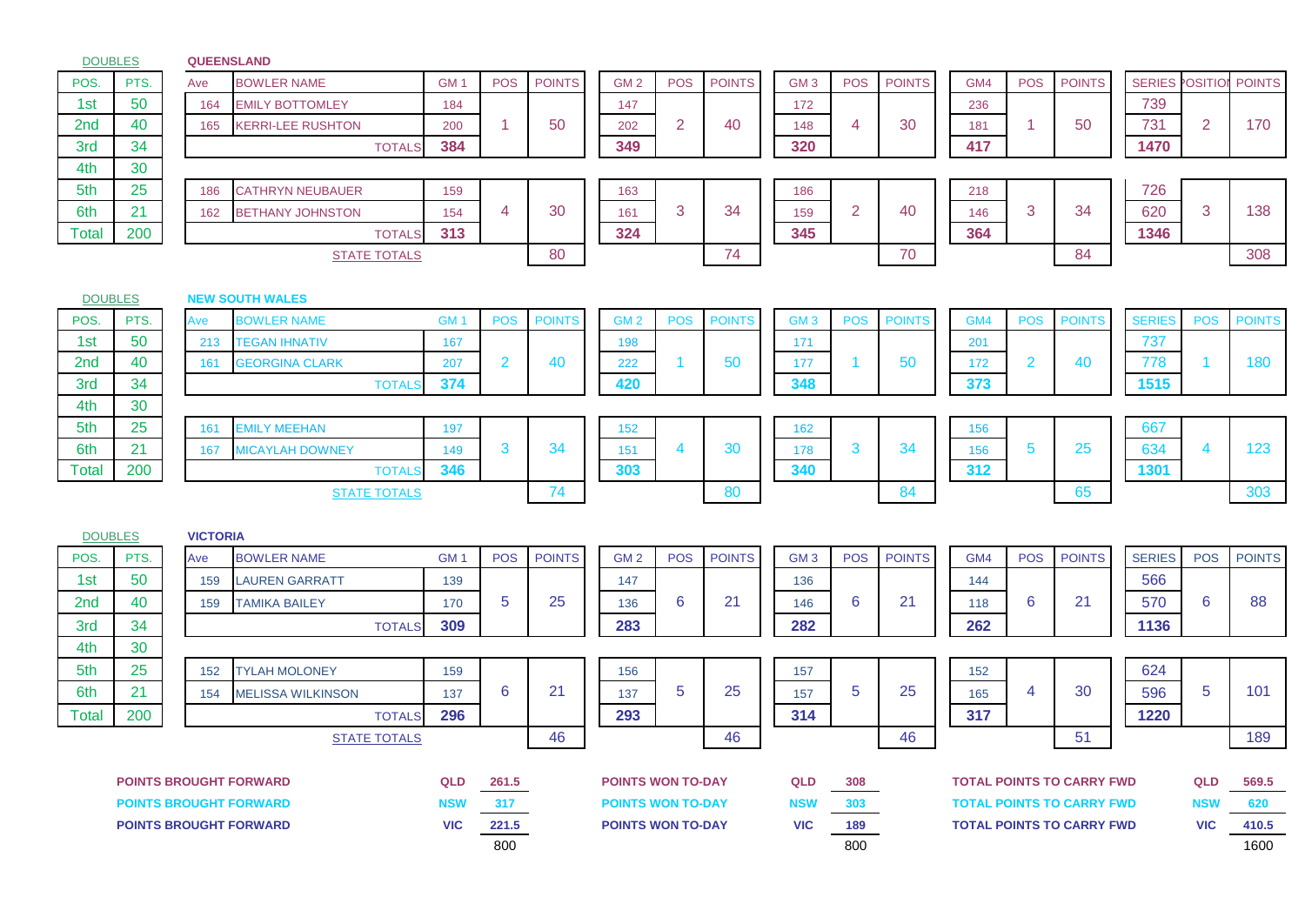## **QUEENSLAND**

|                               |      | Ave             | <b>BOWLER NAME</b>            | GM <sub>1</sub> | <b>POS</b>     | <b>POINTS</b> | GM <sub>2</sub> | <b>POS</b>     | <b>POINTS</b>            | GM <sub>3</sub> | <b>POS</b>     | <b>POINTS</b> | GM4                              | <b>POS</b> | <b>POINTS</b>                    | <b>SERIES</b> | <b>POS</b> | <b>POINTS</b> |
|-------------------------------|------|-----------------|-------------------------------|-----------------|----------------|---------------|-----------------|----------------|--------------------------|-----------------|----------------|---------------|----------------------------------|------------|----------------------------------|---------------|------------|---------------|
| <b>TRIPLES</b>                |      | 164             | <b>EMILY BOTTOMLEY</b>        | 157             |                |               | 147             |                |                          | 157             |                |               | 194                              |            |                                  | 655           |            |               |
| POS.                          | PTS. | 186             | <b>CATHRYN NEUBAUER</b>       | 211             | 1              | 50            | 204             | $\overline{2}$ | 40                       | 140             | 5              | 25            | 127                              | 4          | 30                               | 682           |            | 145           |
| 1st                           | 50   | 165             | <b>KERRI-LEE RUSHTON</b>      | 159             |                |               | 157             |                |                          | 133             |                |               | 142                              |            |                                  | 591           |            |               |
| 2nd                           | 40   |                 | <b>TOTALS</b>                 | 527             |                |               | 508             |                |                          | 430             |                |               | 463                              |            |                                  | 1928          |            |               |
| 3rd                           | 34   | 162             | <b>BETHANY JOHNSTON</b>       | 129             |                |               | 218             |                |                          | 164             |                |               | 170                              |            |                                  | 681           |            |               |
| 4th                           | 30   | 153             | <b>SARAH TOOKEY</b>           | 147             | 5              | 25            | 115             | 4              | 30                       | 139             | 3              | 34            | 154                              | 3          | 34                               | 555           |            | 123           |
| 5th                           | 25   |                 | <b>VACANCY</b>                | 162             |                |               | 162             |                |                          | 162             |                |               | 162                              |            |                                  | 648           |            |               |
| 6th                           | 21   |                 | <b>TOTALS</b>                 | 438             |                |               | 495             |                |                          | 465             |                |               | 486                              |            |                                  | 1884          |            |               |
| <b>Total</b>                  | 200  |                 | <b>STATE TOTALS</b>           |                 |                | 75            |                 |                | 70                       |                 |                | 59            |                                  |            | 64                               |               |            | 268           |
|                               |      |                 | <b>NEW SOUTH WALES</b>        |                 |                |               |                 |                |                          |                 |                |               |                                  |            |                                  |               |            |               |
|                               |      | Ave             | <b>BOWLER NAME</b>            | GM <sub>1</sub> | <b>POS</b>     | <b>POINTS</b> | GM <sub>2</sub> | <b>POS</b>     | <b>POINTS</b>            | GM <sub>3</sub> | <b>POS</b>     | <b>POINTS</b> | GM4                              | <b>POS</b> | <b>POINTS</b>                    | <b>SERIES</b> | <b>POS</b> | <b>POINTS</b> |
| <b>TRIPLES</b>                |      | 213             | <b>TEGAN IHNATIV</b>          | 191             |                |               | 202             |                |                          | 207             |                |               | 223                              |            |                                  | 823           |            |               |
| POS.                          | PTS. | 161             | <b>GEORGINA CLARK</b>         | 140             | 2              | 40            | 135             | 3              | 34                       | 168             |                | 50            | 172                              |            | 50                               | 615           |            | 174           |
| 1st                           | 50   |                 | <b>VACANCY</b>                | 162             |                |               | 162             |                |                          | 162             |                |               | 162                              |            |                                  | 648           |            |               |
| 2nd                           | 40   |                 | <b>TOTALS</b>                 | 493             |                |               | 499             |                |                          | 537             |                |               | 557                              |            |                                  | 2086          |            |               |
| 3rd                           | 34   | 165             | <b>LANA DUNCAN-JAMES</b>      | 179             |                |               | 170             |                |                          | 135             |                |               | 144                              |            |                                  | 628           |            |               |
| 4th                           | 30   | 161             | <b>EMILY MEEHAN</b>           | 109             | 6              | 21            | 169             | 1              | 50                       | 172             | $\overline{2}$ | 40            | 156                              | 5          | 25                               | 606           |            | 136           |
| 5th                           | 25   | 167             | <b>MICAYLAH DOWNEY</b>        | 140             |                |               | 189             |                |                          | 161             |                |               | 155                              |            |                                  | 645           |            |               |
| 6th                           | 21   |                 | <b>TOTALS</b>                 | 428             |                |               | 528             |                |                          | 468             |                |               | 455                              |            |                                  | 1879          |            |               |
| Total                         | 200  |                 | <b>STATE TOTALS</b>           |                 |                | 61            |                 |                | 84                       |                 |                | 90            |                                  |            | 75                               |               |            | 310           |
|                               |      | <b>VICTORIA</b> |                               |                 |                |               |                 |                |                          |                 |                |               |                                  |            |                                  |               |            |               |
|                               |      | Ave             | <b>BOWLER NAME</b>            | GM <sub>1</sub> | <b>POS</b>     | <b>POINTS</b> | GM <sub>2</sub> | <b>POS</b>     | <b>POINTS</b>            | GM <sub>3</sub> | <b>POS</b>     | <b>POINTS</b> | GM4                              | <b>POS</b> | <b>POINTS</b>                    | <b>SERIES</b> | <b>POS</b> | <b>POINTS</b> |
| <b>TRIPLES</b>                |      | 152             | <b>TYLAH MOLONEY</b>          | 183             |                |               | 133             |                |                          | 150             |                |               | 167                              |            |                                  | 633           |            |               |
| POS.                          | PTS. | 154             | <b>MELISSA WILKINSON</b>      | 137             | 3              | 34            | 165             | 6              | 21                       | 139             | 4              | 30            | 178                              | 2          | 40                               | 619           |            | 125           |
| 1st                           | 50   |                 | <b>VACANCY</b>                | 162             |                |               | 162             |                |                          | 162             |                |               | 162                              |            |                                  | 648           |            |               |
| 2nd                           | 40   |                 | <b>TOTALS</b>                 | 482             |                |               | 460             |                |                          | 451             |                |               | 507                              |            |                                  | 1900          |            |               |
| 3rd                           | 34   | 159             | <b>LAUREN GARRATT</b>         | 143             |                |               | 123             |                |                          | 149             |                |               | 110                              |            |                                  | 525           |            |               |
| 4th                           | 30   | 159             | <b>TAMIKA BAILEY</b>          | 163             | $\overline{4}$ | 30            | 156             | 5              | 25                       | 126             | 6              | 21            | 150                              | 6          | 21                               | 595           |            | 97            |
| 5th                           | 25   | 122             | <b>KIRA BELJON</b>            | 156             |                |               | 185             |                |                          | 134             |                |               | 133                              |            |                                  | 608           |            |               |
| 6th                           | 21   |                 | <b>TOTALS</b>                 | 462             |                |               | 464             |                |                          | 409             |                |               | 393                              |            |                                  | 1728          |            |               |
| Total                         | 200  |                 | <b>STATE TOTALS</b>           |                 |                | 64            |                 |                | 46                       |                 |                | 51            |                                  |            | 61                               |               |            | 222           |
|                               |      |                 |                               |                 |                |               |                 |                |                          |                 |                |               |                                  |            |                                  |               |            |               |
| <b>POINTS BROUGHT FORWARD</b> |      |                 |                               |                 | QLD            | 569.5         |                 |                | <b>POINTS WON TO-DAY</b> |                 | <b>QLD</b>     | 268           | <b>TOTAL POINTS TO CARRY FWD</b> |            |                                  | QLD           | 837.5      |               |
|                               |      |                 | <b>POINTS BROUGHT FORWARD</b> |                 | <b>NSW</b>     | 620           |                 |                | <b>POINTS WON TO-DAY</b> |                 | <b>NSW</b>     | 310           |                                  |            | <b>TOTAL POINTS TO CARRY FWD</b> |               | <b>NSW</b> | 930           |
|                               |      |                 | <b>POINTS BROUGHT FORWARD</b> |                 | <b>VIC</b>     | 410.5         |                 |                | <b>POINTS WON TO-DAY</b> |                 | <b>VIC</b>     | 222           | <b>TOTAL POINTS TO CARRY FWD</b> |            |                                  | <b>VIC</b>    | 632.5      |               |
|                               |      |                 |                               |                 |                | 1600          |                 |                |                          |                 |                | 800           |                                  |            |                                  |               |            | 2400          |